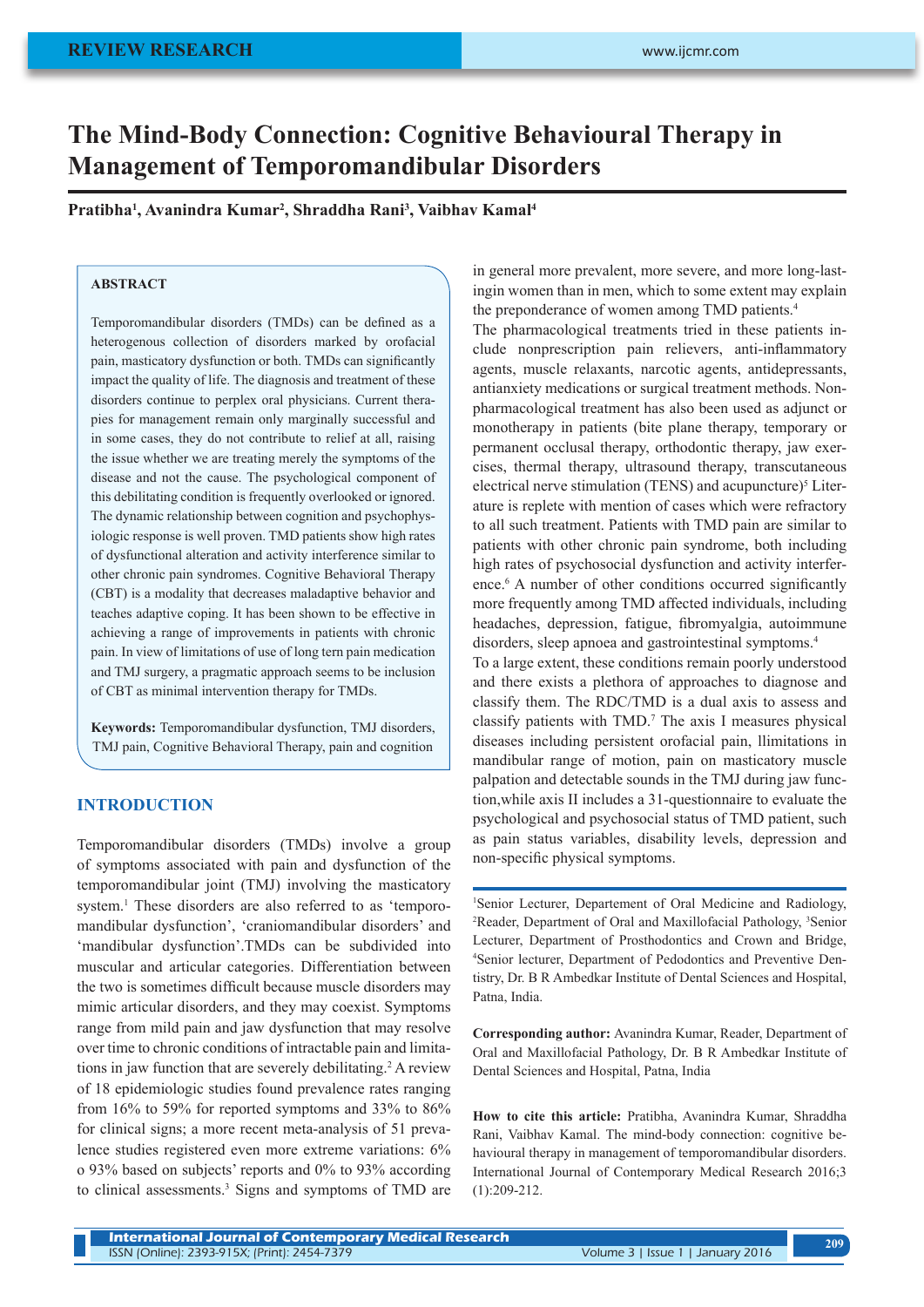Although, TMD is not a life threatening disease, the quality of life can be adversely impacted by the chronic nature of the pain. The psychological component of this debilitating condition is either overlooked by healthcare professionals due to preoccupation with treating the perceived etiology or ignored due to lack of familiarity with psychological assessment and counseling methods. The psychological co-morbidity has led to the question of whether treatment approaches need to be reformulated to adequately address this form of pain.

### **Cognitive Behavioral Therapy**

Cognitive Behavioral Therapy (CBT) concerns with the psychological aspect of pain. CBT focuses on the interrelationships between cognition (emotion), actions (behaviors) and feeling(effect) and the role they play in a person's symptoms, functioning and quality of life.<sup>8</sup> CBT works on the following principles: (1) The assumption that individuals feelings and behaviors are influenced by his or her thoughts; (2) The use of structured techniques to help individuals identifying and changing maladaptive thoughts and behaviors and (3) The emphasis on teaching skills that individuals can apply more liberally when facing problems. Researchers have demonstrated the effectiveness of cognitive behavioral skills training with TMD patients similar to conditions such as chronic back pain.<sup>9</sup> Unfortunately CBT as therapy for TMD has not yet gained enough acceptance in clinical practice owing to lack of evidence in literature for its use. However, the complexity of this condition underscores the urgency to evaluate these domains rather than one that simply addresses the potential etiological mechanisms in a singular fashion. This article reviews the biopsychosocial moderatation of chronic pain in TMDs and how CBT may be beneficial for effective management of this condition.

# **METHOD**

Literature search was carried out using following keywords: Temporomandibular dysfunction, TMJ disorders, TMJ pain, Cognitive Behavioral Therapy, Pain and Emotion, Biopsychosocial perspective, chronic pain. Only articles published in English language were considered. A total of 100 articles were reviewed, out of which 40 were literature reviews, 41 were original studies and 19 were case reports.

# **DISCUSSION**

The patient with temporomandibular joint dysfunction has been a part of dental practice for many years. Helkimo, a pioneer in TMD epidemiology, concluded that "symptoms of dysfunction of the masticatory system are more common than hitherto assumed. This implies that dentists in the future must interest themselves more than before for diagnosis and treatment of functional disturbances of the masticatory system in general practice."10 It is imperative to understand the pathophysiology of pain, transition from acute to chronic,

moderation by psychosocial factors and how it can be consequently managed by modifying them.

### **Biopsychosocial Model of Pain**

Arguable the start of the modern era in chronic pain treatment began with the Gate Control Theory of pain (Melzack and Wall,1965) which emphasized the importance of cognitive and effective as well as sensory influences on pain. The biopsychosocial model focuses on both disease and illness, with illness being viewed as the complex interaction of biological, psychological and social factors. The distinction between disease and illness is analogous to the distinction that can be made between nociception and pain. Nociception involves the stimulation of nerves that convey information about potential tissue damage to the brain. In contrast, pain is a subjective perception that results from the transduction, transmission and modulation of sensory information.<sup>11</sup>

The biopsychosocial approach views pain and disability as a complex and dynamic interaction among physiologic, psychologic and social factors that perpetuate and may even worsen the cinical presentation. In stark contrast, the traditional biomedical approach assumes that symptoms have specific physical causes and attempts are made to eradicate the cause by rectifying the physical pathology or by cutting or blocking the pain pathways pharmacologically or surgically. Literature has consistently established that chronic pain can develop from the reinforcement of acute pain through operant conditioning. Feedback from the environment or social cues may facilitate or discourage engaging in pain behaviors.12 It is suspected that the identification of psychological issues serves as an indicator that acute pain is becoming more chronic in nature.<sup>13</sup>

The biomedical approach traditionally has promised a cure or barring that, elimination of significant amount of pain. Currently though, there are no definitive cures for the most prevalent chronic pain syndromes. Holding out the promise for an elusive care adversely affects people with musculoskeletal pain because none currently exists. Rehabilitation rather than cure is the most appropriate therapeutic option.

### **Prevalance of co-morbid conditions**

There has been a lot of research into recognizing a high rate of psychological co-mobidity in patients with TMJ dysfunction. Anxiety disordersrepresent a common syndrome comprised of both emotional and psychophysiological symptoms. Gatchel et al observed higher levels of anxiety among patients with acute TMD relative to those with chronic TMD. These and related findings underscore the notion that anxiety may represent a potential mechanism in the persistence of pain.15 Mood disorders including depression represent a common factor in chronic pain. Their presence influences numerous germane endpoints to pain patients including pain severity, pain-related disability, treatment response and quality of life. In one study, approximately 40% of TMD patients in their sample met criteria for clinical depression.<sup>16</sup>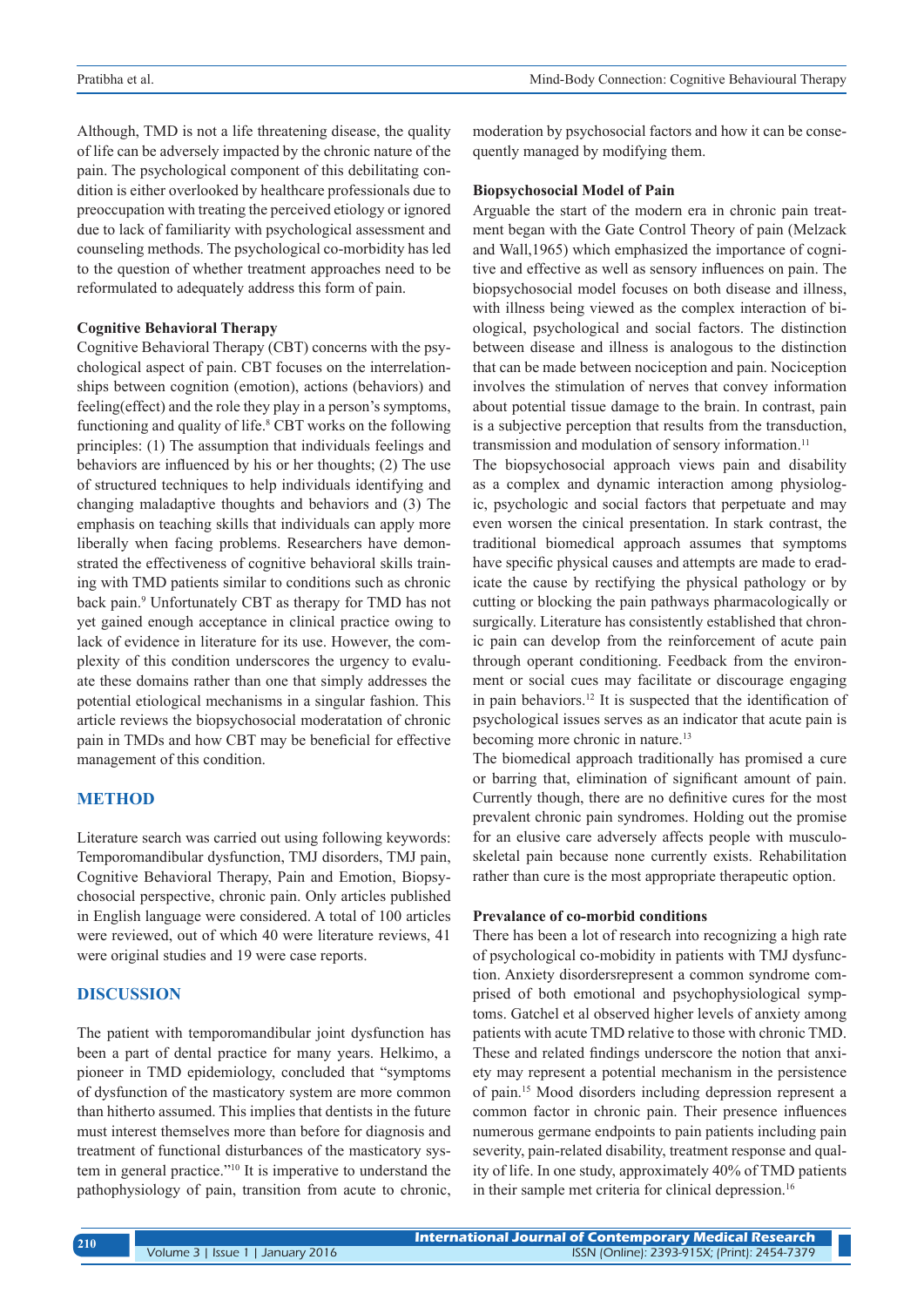Post-traumaticStress Disorder(PTSD) is frequently observed in patients suffering from all forms of orofacial pain. Its prevalence is believed to be the second largest to depression and has been estimated to be around 10-30% in TMD. Gender differences have emerged from these data with females exhibiting a higher degree of TMD and PTSD symptoms compared to males. Consistent with other pain populations, the presence of PTSD in TMD increases the likelihood of a greater pain severity, lower pain threshold, poorer treatment outcomes, reduced functionality and a higher level of disability.<sup>17</sup> Among acute TMD participants, those with multiple diagnoses (including MPDS) were more likely to report higher pain as well as more interference with daily activities due to pain relative to participants who did not have a TMD diagnosis.18 Other psychological constructs are also believed to influence pain symptoms. For example, stress burden has begun to receive increased attention as a pivotal variable in the manifestation and course of orofacial pain.<sup>19</sup>

Further, it underscores the potential etiological pathways in which pain emerges. For example, the presence of psychological distress may trigger muscular activity that eventually might elicit pain via mechanical pathways. The documented psychological co-morbidity also allows us to speculate that the processing of pain has been compromised by the same abnormal neurotransmitter imbalances observed in psychological disorders.<sup>20</sup>

#### **Pain and Cognition**

Cognition refers to the subjects' ability to evaluate the significance of experience. It overlies the individuals learned behavior concerning the experience of pain. It may block, modulate or enhance the perception of pain. Proper manipulation of various environmental factors is required to help patient unlearn this behavior.In the initial stages of pain, the afflicted individual tends to believe that the sensation is directly associated with a particular cause or event (e.g. injury) and is temporary. However, upon the sustained presence of pain, the individual becomes aware of its permanence and adverse thoughts may develop.17 Individuals may fixate on the pain, which can create amplification of any pain stimulus that is experienced, a phenomenon known as 'Pain Catastrophization'.18 It is defined as dwelling on the worst possible outcome of any situation in which there is a possibility for an unpleasant outcome. It included three main psychological responses: (1) Rumination (2) Magnification (3) Helplessness. Somatization is a disposition or trait that manifests as the "tendency to experience and communicate somatic distress in response to psychosocial stress". Either of these traits can make it hard for the patient to cope with chronic pain and does lead to maladaptive behavior that makes it refractory in nature.

The increased attention to the role of cognitions in mood, anxiety and other psychological disorders sparked interest in incorporating cognitive therapy techniques into behavioral therapies for chronic pain. The techniques basically involve cognitive approaches such as<sup>19</sup> (1) changing the patients'

conceptualization of pain management (2) changing self-defeating beliefs about pain (3) reversing the lifestyle affects of chronic pain and (4) help the patient set realistic goals. Behavioral strategies that can be instituted include: (1) encouraging the patient to test and extend his physical limits (2) encouraging the patient to carry out activities in spite of pain (4) encouraging 'Formal Relaxation' (5) help the patient set up a pain diary and (6) regular appointments with the professional for review.

Turk and colleagues hypothesized that patients who report emotional and physical difficulties would benefit more from a treatment that included cognitive therapy that from a similar comparison treatment that did not.<sup>20</sup> CBT, which encourages the patient to directly attend to and manage the pain problem may actually work less well for those high in somatization than a treatment that entails less focus on symptoms. Self-efficacy of the confidence to manage pain may also moderate treatment. Those with greater confidence in their ability to cope may more readily adopt and persist in the coping skills developed in CBT.21

In patients with TMD, somatization is related to more widely dispersed pain that is more severe and more difficult to localize and treat. It may be the case that the over concern with bodily symptoms interferes with the patients' ability to do the mental work. (e.g. reframing and problem solving) required by CBT.<sup>22</sup> CBT may also be more effective than a more passive controlled treatment for those who demonstrate a "monitoring" coping style, i.e., the tendency to attend to threatening stimuli.<sup>23,24</sup>

It appears that CBT works best for those who are best prepared to use it. It therefore, may be clinically useful to assess key constructs such as somatization, readiness and self efficacy to manage chronic pain and to add intervention components that will serve to increase readiness and boost self efficacy for managing TMD pain.

### **CONCLUSION**

As reviewed above there have been quite a few studies that have examined treatment outcomes on TMJ disorders, most have major shortcomings in experimental design. Few systematic reviews of studies examining CBT in treatment of TMD specifically have been published.Integration of CBT into primary care settings offers much promise in both expanding application of CBT and improving outcomes. There is a clear and pressing need for well designed randomized control trials examining CBT in TMDs. Special attention must be paid to the following: (1) use of standardized diagnostic criteria for TMD such as RDC/TMD (2) adequate sample size for enhancing validity of results and (3) controlling of possible confounders. Ultimately, the testing of such a framework would allow researchers to determine whether the convergence of factors can lead to better integrative interventional approaches to treat the pain condition oftentimes perceived as treatment reticent.